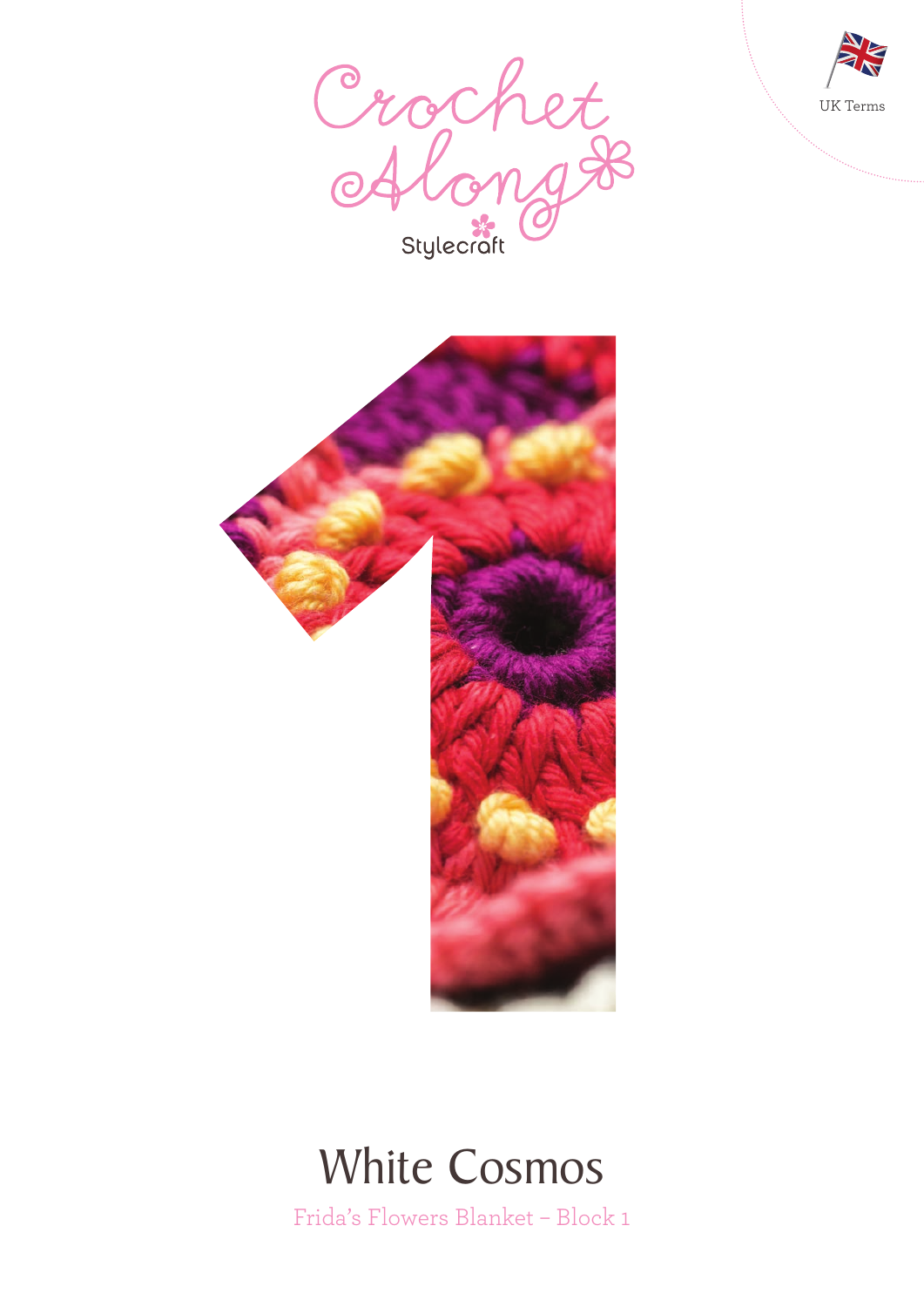Crochet Along &

### Introduction by Jane Crowfoot

I am delighted that Stylecraft asked me to design another Crochet Along project for them following the success of the Lily Pond Blanket last year. The inspiration for the design has been sitting at the back of my mind for a while and I knew that the Stylecraft Classique cotton would be a perfect choice for this project. The shades are bright and crisp and the yarn has fantastic stitch definition making it perfect for the 3D aspect of some of the flower designs.

My design process is pretty slow and I estimate that this project took me approximately 4 months to design from start to finish. I design almost all my pieces from scratch and on the whole I do not use existing pattern motifs as the basis for my design, so for every motif that became part of the blanket there are many other trial pieces and test scraps that didn't make it into the final design.

I will admit that the prospect of following Lily Pond with a new design was pretty daunting. I have tried my best to look at the positives and the negatives of the last design and think about how best this new project can work as a Crochet Along project. Like the Lily Pond Blanket, this project starts with the simpler pieces and the motifs get progressively harder, but this time the motifs are made solely in the round which should hopefully cut down on some of the tension issues some crocheters had when working through the Lily Pond. I have written a long piece about tension and why it is so important so please read this before you embark on the project.

I was introduced to the art of Frida Kahlo when I was in my late teens and was taken to an exhibition of the work of her husband Diego Rivera. I adore his work and was awed by his massive murals depicting the struggles of the Mexican people and the revolution. Rivera and Frida were incredibly famous as a pair of artists fighting for the rights of their people, but they had quite different painting styles; whilst Rivera painted on a huge scale with a watery, almost romantic style, his wife's paintings were often brutal and maybe a little crude. Kahlo used bright colours and chose very personal subject matter for her paintings, many of which feature herself as the main character.

Whilst I have always admired Frida's art, it is the woman herself that I am fascinated by. She was a tough person, who, despite her tiny frame and poor health, battled her way though her life. She is a symbol of feminine force and many people now recognize her as a huge figure within the women's rights movement.

Frida was a very colourful person and so I have chosen to base the design for this new crochet along on her costumes and the floral aspect of her paintings. Frida wore bright traditional style Mexican clothes at a time when this was very much against convention. She wore her hair long with flowers and ribbons interlaced and she was a lover of embroidery and hand made items, often layering her clothes to create some really stunning combinations of colour and style.

The Frida's Flowers blanket takes its main inspiration from traditional Mexican embroidery work with the bright shades sitting against the dark back ground. I have used Black within a blanket design for the very first time and hope that you will all forgive me for this when you're finding it a little harder to see your stitches!

I am really proud of this new design and hope that you will enjoy working through the new crochet along.

Janie x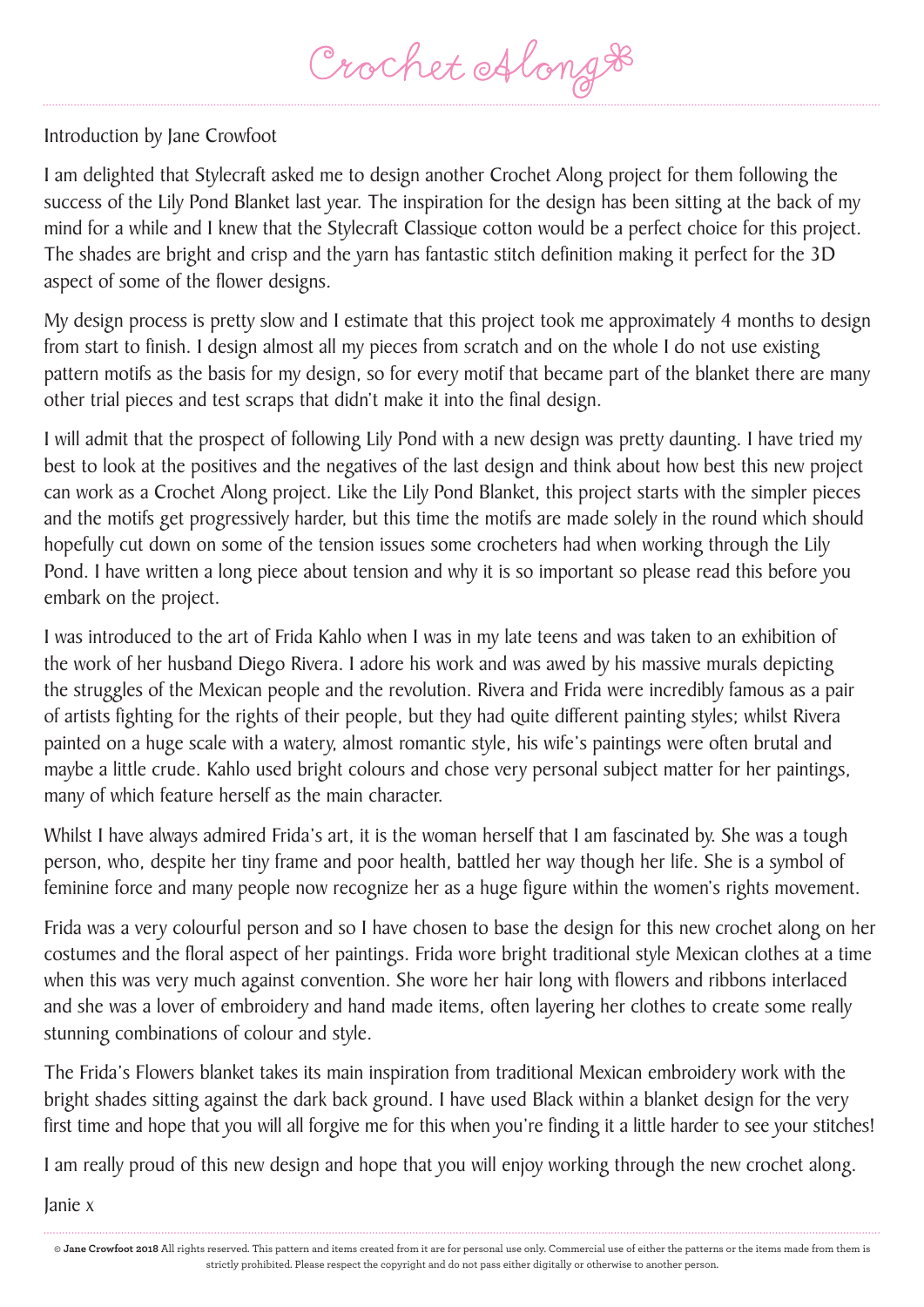1

Welcome to the start of the Stylecraft Frida's Flowers Blanket Crochet Along designed by Jane Crowfoot using one of our most popular Summer yarns Classique Cotton DK. Alternative shades in Special DK and Life DK are also available and details of these can be found on our shade list which is available from our website: http://www.stylecraft-yarns.co.uk/Crochet.htm

Over the next 15 weeks we will be bringing you a new block every fortnight. The dates for your diary are: 5 April, 19 April, 3 May, 17 May, 31 May, 14 June, 28 June and 12 July.

The patterns will focus on one motif every fortnight and you will need to complete an average of 4 motifs per set.

We will set out at the beginning of each block which colours and equipment you will need. We will always repeat abbreviations at the beginning of each pattern.

For general hints and tips please see our Crochet Along Introduction pdf which can be found here: http://www.stylecraft-yarns.co.uk/Crochet.htm

## Block 1 – White Cosmos

Frida Kahlo loved her home and garden. The 'Blue House' where she was born and that she later shared with Diego Rivera is now preserved as Frida's beloved gardens where she spent a lot of time and surrounded herself with native Mexican plants and flowers.

The first motif is pretty straightforward with a small cosmos flower sitting at the centre of a pretty plain treble crochet motif. We have cosmos in our garden in the summer, but they are a native flower of Mexico and are bound to have grown in Frida's garden at the Blue House.

Use this motif as the template for all your others and try your best to make sure the width measurement is as close to 20cm (8in) as possible. You will need to make sure you check your stitch count at the end of each round and keep an eye on the consistency of your treble crochet stitches. If you find your piece is coming up too big or too small take a minute to read the notes about how you work a treble stitch as well as the notes on tension.

The next Block is available 19 April.

| <b>NOTES:</b><br>Fastening Off and rejoining Yarn<br>You will achieve a much neater colour change if you complete<br>rounds and fasten off the yarn, rather than joining mid stitch.<br>When fastening off a yarn at the end of a round, the slip stitch<br>that you have made to join can look like a stitch when you are<br>working the following round. Make sure you count correctly |
|------------------------------------------------------------------------------------------------------------------------------------------------------------------------------------------------------------------------------------------------------------------------------------------------------------------------------------------------------------------------------------------|
| and do not count the slip stitch as a stitch when working                                                                                                                                                                                                                                                                                                                                |
| subsequent rounds.                                                                                                                                                                                                                                                                                                                                                                       |
|                                                                                                                                                                                                                                                                                                                                                                                          |
| Dealing with yarn ends                                                                                                                                                                                                                                                                                                                                                                   |
| I tend to sew yarn ends in as I go along - doing this makes<br>the finishing process much easier as you will have less to do.<br>Sewing yarn ends in as you go along also means that you are<br>less likely to lose stitches or make errors with your tension.                                                                                                                           |
|                                                                                                                                                                                                                                                                                                                                                                                          |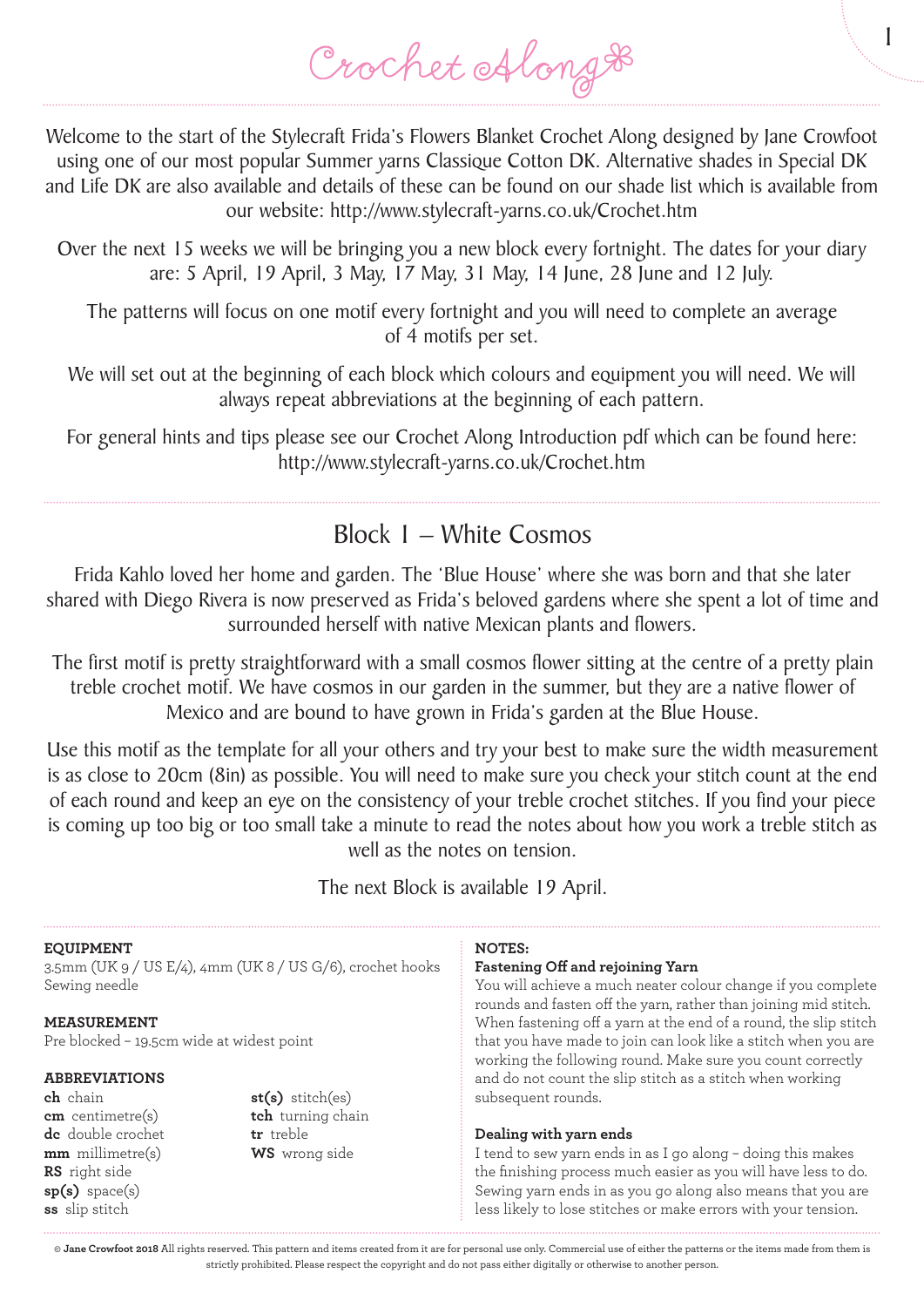Crochet Along #

#### **Block 1 – White Cosmos (make 4)**

#### **Yarns used:**

 Ivory







**Although every effort has been made to ensure that instructions are correct, Stylecraft cannot accept any liabilities. In the unlikely event that there are errors in the patterns we will work as quickly as possible to issue an addenda.**

**Stylecraft cannot accept responsibility for the result of using any other yarn.**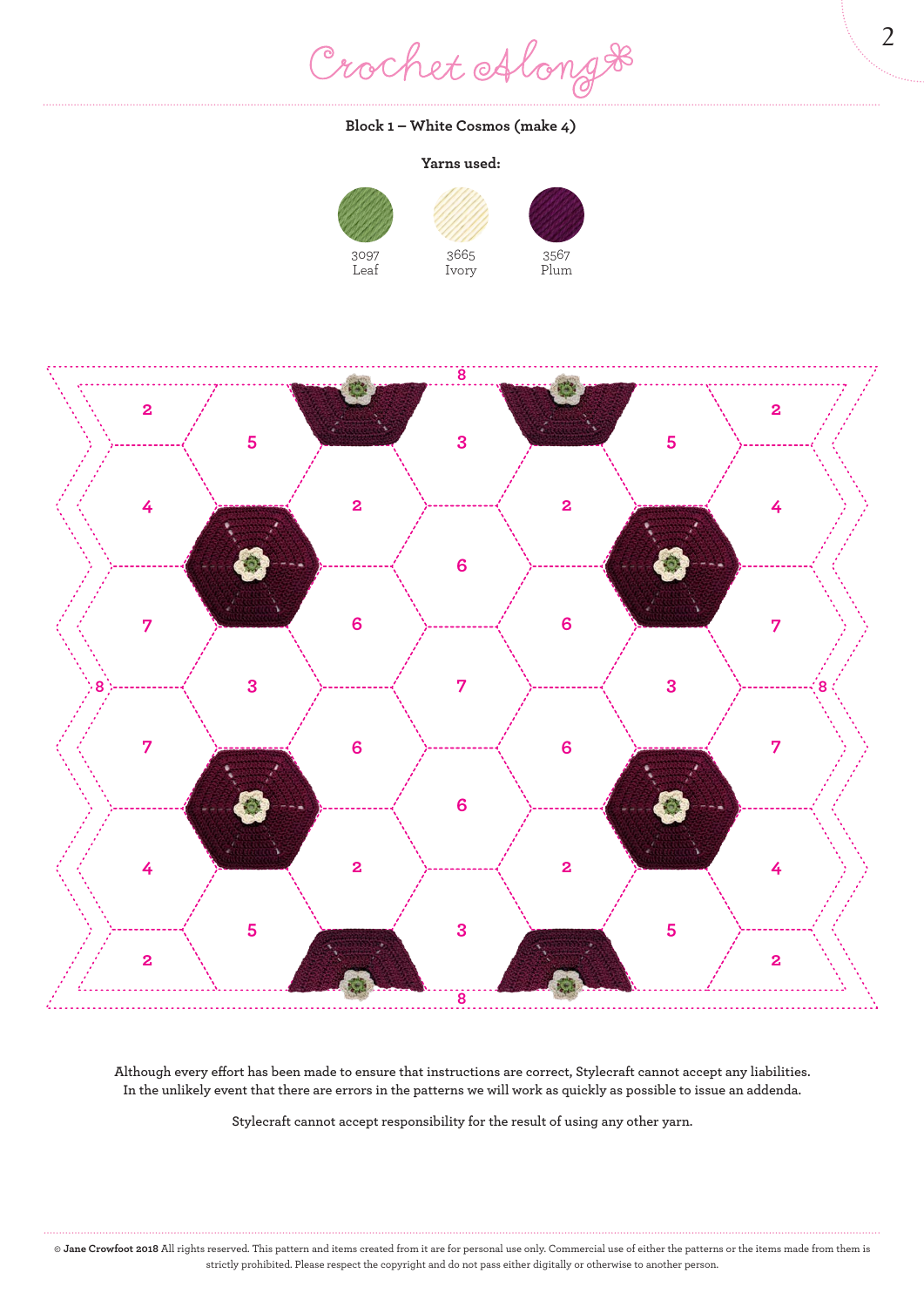Crochet Alongt

#### **METHOD**

Using Leaf & **4mm** hook make 5ch, join with a ss to form a ring

**Foundation Round:** 1ch (does not count as a st), 12dc into ring, ss to join, (12sts)



**Round 1:** 1ch (does not count as a st), 1dc into next st, \* 2ch, skip next st, 1dc into next st; repeat from \* to end, omitting last dc on final pattern repeat, ss to join, fasten off (6sts & 6ch sps)



**Round 2:** Using Ivory join yarn into any ch sp by working 1ch (does not count as a st), [1dc, 3tr, 1dc] into same ch sp, \* [1dc, 3tr, 1dc] into next ch sp; repeat from \* to end, ss to join, fasten off (6 petals made)



**Round 3:** (RS facing) Using Plum & **3.5mm** hook & working from behind the flower you have just made, join yarn into any skipped dc made on Foundation Round by working 1ch (does not count as a st), 1dc into st at base of 1ch, 3ch, \* 1dc into next skipped st, 3ch; repeat from \* to end, ss to join, (6sts & 6ch sps)





**Round 4:** ss into next ch sp, 3ch (counts as 1tr), 4tr into ch sp at base of 3ch, 1ch, \* 5tr into next ch sp, 1ch; repeat from \* to end, ss to 3rd ch of 3ch made at beginning of round to join, (30sts & 6 ch sps)



**Round 5:** 3ch (counts as 1tr), 1tr into st at base of 3ch, 1tr into next st (this is the ch that sits on top of the 1st true tr made on the previous round), 1tr into each next 2sts, 2tr into next st, 1ch, skip 1ch, \* 2tr into next st, 1tr into each next 3sts, 2tr into next st, 1ch, skip 1ch; repeat from \* to end, ss to join (42sts & 6ch sps)



**Round 6:** 3ch (counts as 1tr), 1tr into st at base of 3ch, 1tr into next st (this is the ch that sits on the 1st true tr made on the previous round), 1tr into each next 4sts, 2tr into next st, 1ch, skip 1ch, \* 2tr into next st, 1tr into each next 5sts, 2tr into next st, 1ch, skip 1ch; repeat from \* to end, ss to join (54sts & 6ch sps)



**Round 7:** 3ch (counts as 1tr), 1tr into st at base of 3ch, 1tr into next st (this is the ch that sits on the 1st true tr made on the previous round), 1tr into each next 6sts, 2tr into next st, 1ch,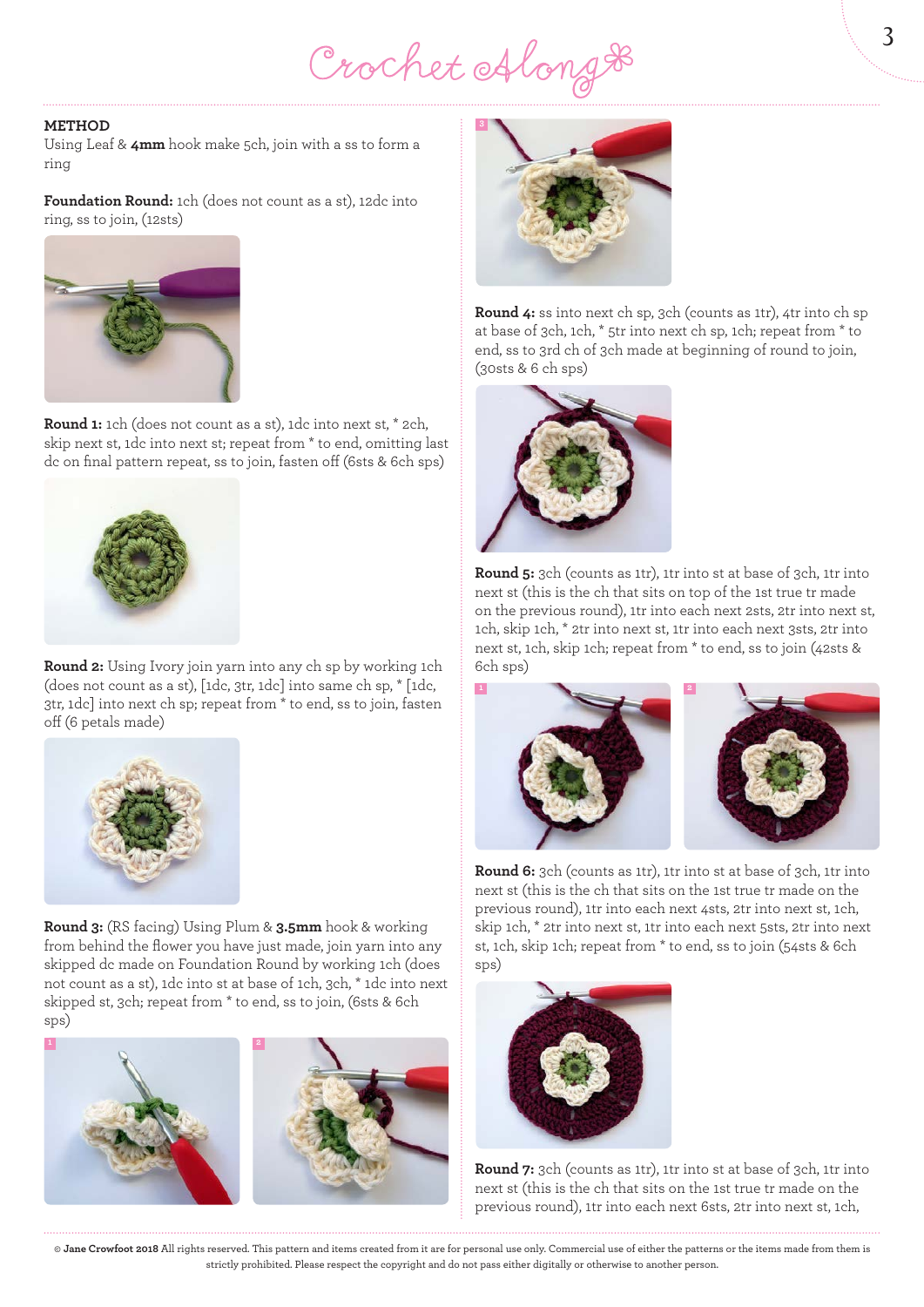Crochet Along &

skip 1ch, \* 2tr into next st, 1tr into each next 7sts, 2tr into next st, 1ch, skip 1ch; repeat from \* to end, ss to join (66sts & 6ch sps)



**Round 8:** 3ch (counts as 1tr), 1tr into st at base of 3ch, 1tr into next st (this is the ch that sits on the 1st true tr made on the previous round), 1tr into each next 8sts, 2tr into next st, 1ch, skip 1ch, \* 2tr into next st, 1tr into each next 9sts, 2tr into next st, 1ch, skip 1ch; repeat from \* to end, ss to join (78sts & 6ch sps)



**Round 9:** 3ch (counts as 1tr), 1tr into st at base of 3ch, 1tr into next st (this is the ch that sits on the 1st true tr made on the previous round), 1tr into each next 10sts, 2tr into next st, \* 3tr into next ch sp, 2tr into next st (this is the ch that leads into the next tr & sits above it – it might be difficult to see as part of it may be covered by the 3tr you have just made into the ch sp), 1tr into each next 11sts, 2tr into next st; repeat from \* to last ch sp, 3tr into ch sp, ss to join (108sts)



**Round 10:** Using **4mm** hook 1ch (does not count as a st), 1dc into each next 15sts, [3dc into next st, 1dc into each next 17sts] 5 times, 3dc into next st, 1dc into each next 2sts, ss to join, fasten off (120sts)



#### Sew in yarn ends

Place stitch marker into corner sts (central st of 3dc) if required

Pre Blocked Measurement: 19.5cm at widest point



#### **Half White Cosmos**

Using Leaf & **4mm** hook make 5ch, join with a ss to form a ring

**Foundation Round:** 1ch (does not count as a st), 12dc into ring, ss to join, (12sts)

**Round 1:** 1ch (does not count as a st), 1dc into next st, \* 2ch, skip next st, 1dc into next st; repeat from \* to end, omitting last dc on final pattern repeat, ss to join, fasten off (6sts & 6ch sps)

**Round 2:** Using Ivory join yarn into any ch sp by working 1ch (does not count as a st), [1dc, 3tr, 1dc] into same ch sp, \* [1dc, 3tr, 1dc] into next ch sp; repeat from \* to end, ss to join, fasten off (6 petals made)

**Round 3:** (RS facing) Using Plum & **3.5mm** hook & working from behind the flower you have just made, join yarn into any skipped dc made on Foundation Round by working 1ch (does not count as a st), 1dc into st at base of 1ch, 3ch, \* 1dc into next skipped st, 3ch; repeat from \* to end, ss to join, (6sts & 6ch sps) From this point you are going to work in rows rather than in rounds, this means you need to turn at the end of each row. Check that you have the correct side facing you at all times. (WS) means wrong side facing (RS) means right side facing

These 3 rows are the same as for the main piece – please refer to the pictures on page 3.

**Row 1:** (RS facing) ss into next ch sp, 3ch (counts as 1tr), 5tr into same ch sp, 1ch, \* 5tr into next ch sp, 1ch, 6tr into next ch sp, turn (17sts & 2 ch sps)



**Row 2:** (WS facing) 3ch (counts as 1tr), 1tr into st at base of 3ch, 1tr into each next 4sts, 2tr into next st, 1ch, skip 1ch, 2tr into next